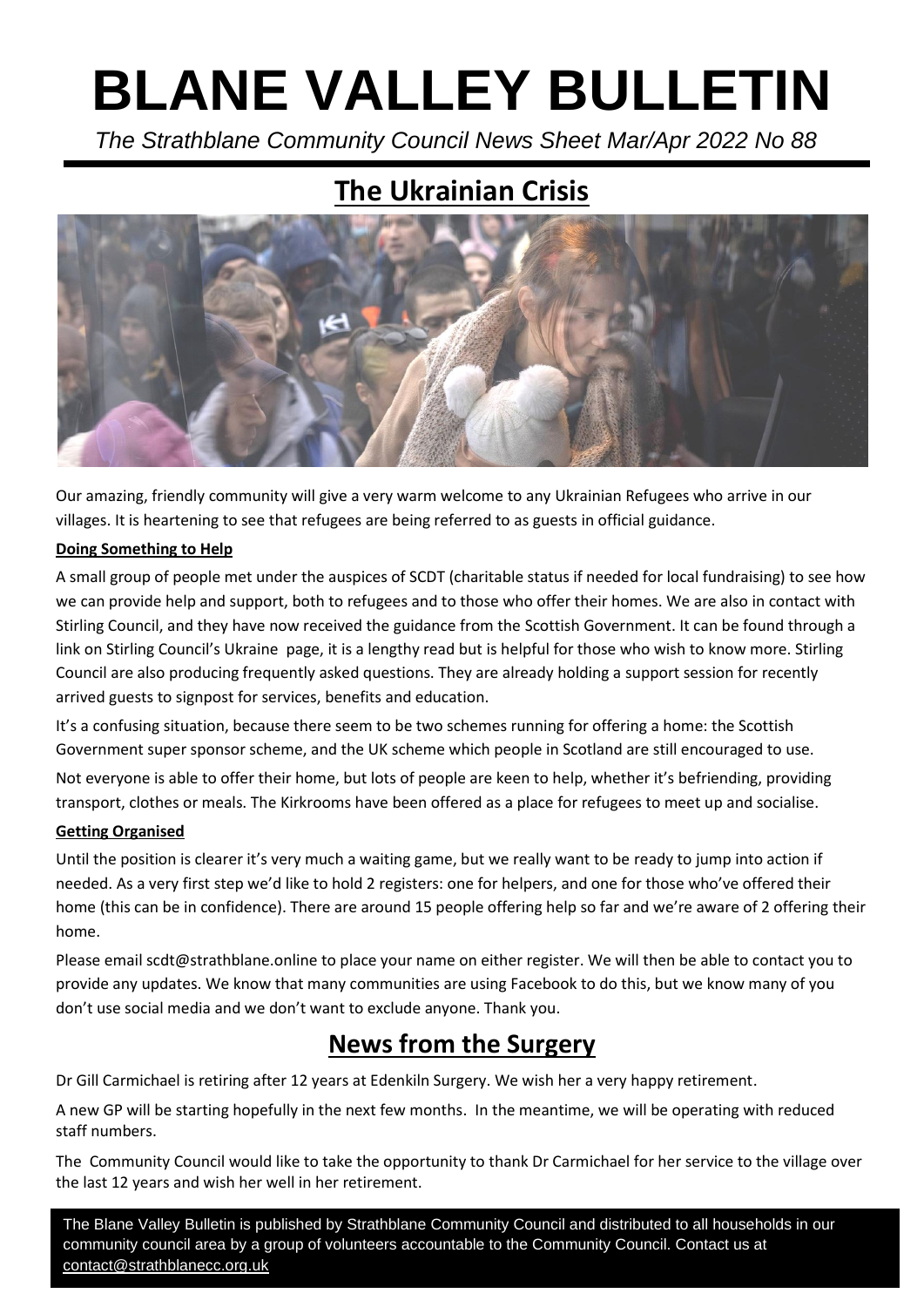#### *From Chair Julie Hutchison*

Julie welcomed everyone to the meeting. She thanked Councillor Hutchison for attending and for her help over the last year.

#### Update on the Resilience Plan

The Resilience Plan is almost complete and has been accepted by Stirling Council. They have requested that we carry out a Risk Assessment and this is under way.

We have obtained a grant from Stirling Council to print copies of the plan and these will be distributed to every house in the Autumn.

#### Village Response to the Ukrainian crisis

We discussed what the village can do to support any refugees who come to our area. Details of what is happening are in the article on the front page of this bulletin.

Royal Jubilee

We discussed what we can do to celebrate as a village. We would like to have a community bonfire as we did for the

Golden Jubilee, and hope to ask the Football Club to help us to organise this.

The CC plans to give commemorative medals to each child in the Primary and Nursery classes. As we do not have funds available, we plan to ask other organisations in the village to contribute to these. Later in the year we will apply for a grant to purchase some decorative trees for the village. We would also like to encourage residents to hold street parties over the holiday weekend.

#### Elected member's report

Jane Hutchison reported that Briony Monaghan is the new head of education at SC.

There has been a further delay to the repairs of the Branshogle bridge which is now due for completion by the end of June. The repair of the Catterburn bridge is going out to tender in the next few weeks.

## **Locking Pole Access to King George V Park**

The CC intend to reinstate the locking pole at the entrance to the King George V Park. If you think that you are entitled to hold a key, but do not currently have one, please get in touch with Julie Hutchison on 01360770791

### **Village Club News**

We are delighted that the doors of our Village Club are once again open and ready to welcome back our regular groups and classes. This historic community hall is a fantastic facility within the village, and the perfect venue for all types of gatherings, meetings, parties or small weddings. Our web site is full of information, photos, booking forms, contact details etc. www.villageclub1911.org

The hall is managed by a friendly group of volunteers. Would you be interested in coming on board to help us? We have a short meeting once a month to ensure everything is running smoothly, and work on various projects throughout the year to keep the hall looking good. Our 2022 AGM (very short and friendly!) will be held on Wednesday 25th May at 7.30pm in the hall. Please feel free to come along and hear about our latest plans. If you would like any further information, please email us at strathblaneVC@gmail.com

## **Bowling in 2022**

Following two years disrupted by covid, the club is reopening for a full playing season on Saturday 23 April . We welcome prospective members of all age groups to the club and will introduce them to this skilful game played in a friendly and welcoming environment. Bowling, despite its apparent simplicity, is an absorbing , challenging, but enjoyable sport imparting all the benefits of being outdoors in company and helping to improve fitness and mental wellbeing.

Monday evening club nights for mixed bowls play for all current and prospective members will start soon.



Throughout the season, other club competitions, friendly matches, for both men and ladies as well as inter-club competition in various leagues can be participated in. Add to this the social events arranged during the season and in the winter months you will find that membership is an enjoyable, fulfilling way to make and meet friends. We have licensed bar facilities which are open to non-playing members. Do come along any Monday at 6.30 or you can contact the club on 07920 121114 or e-mail: [strathblanebowlingclub@gmail.com.](mailto:strathblanebowlingclub@gmail.com) We look forward to meeting you.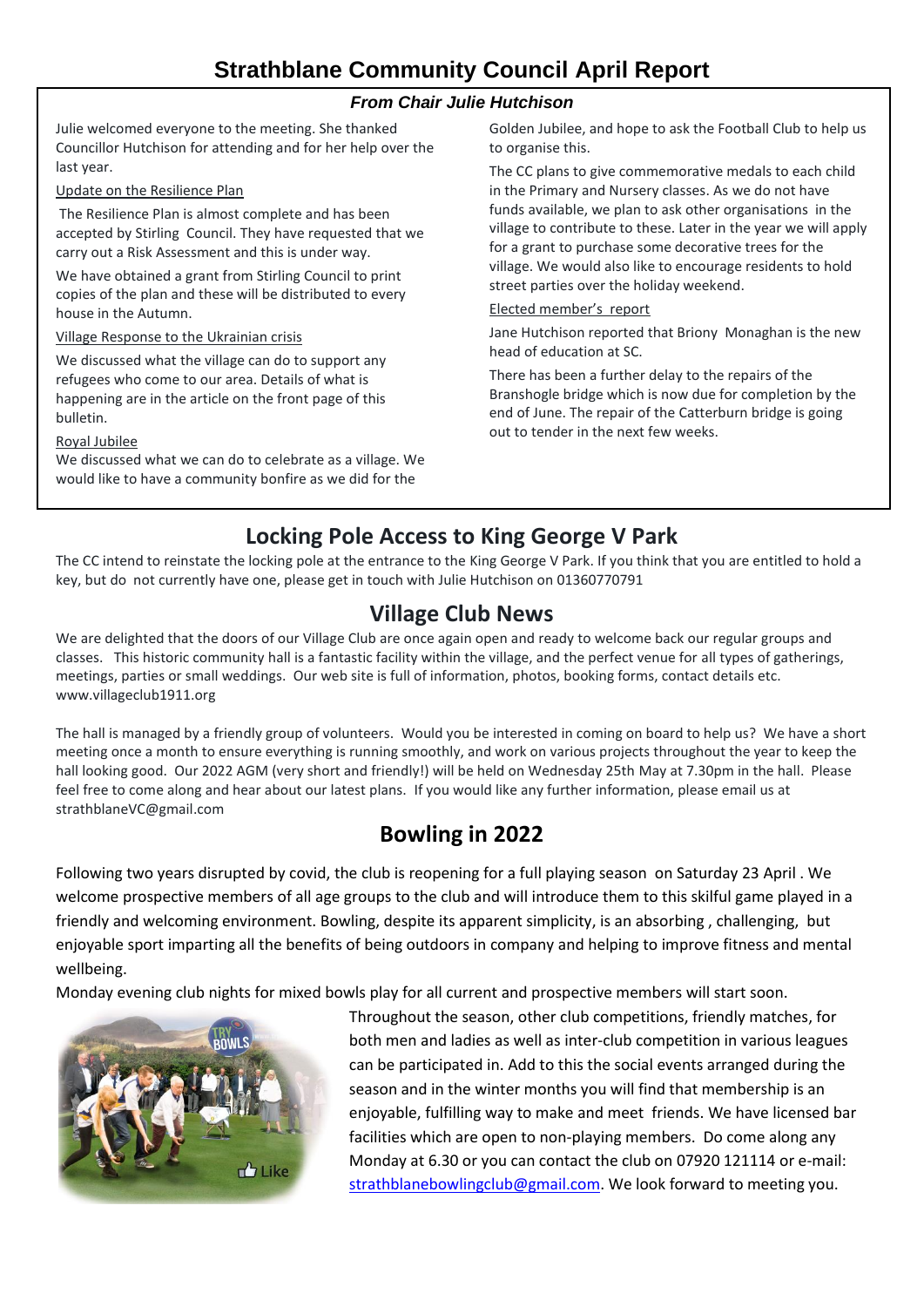# **King George V Playing Fields**

What next for SCDT now the library is underway? SCDT members have agreed a list of work but there is one project that we have tried to tackle before that we would like your views and your help with. Are you or any friend or family member interested in sport and or physical activities? We know that there are lots of you who are. Our facilities in the village should be better.

King George V Playing Fields are "managed" by Stirling Council and protected by the Fields in Trust organisation. The area includes the play equipment in the playground for which SCDT, through Greenheart, obtained the funding and the playing field (football pitch). Stirling Council only cuts the grass monthly and does nothing to keep the area in good condition for sport. The pitch is currently not fit for purpose and Blanefield Thistle are at risk of losing the ability to host their home games. SCDT has carried out some drainage in the past under a licence from the Council but more needs to be done.

The Football Pavilion was built by a local benefactor 50 or more years ago and rent is paid to the Council for the land by Blanefield Thistle. It needs a lot of work done. There are grants available to improve the Pavilion but only if the facilities are available for the whole community.

We have met with representatives of Blanefield Thistle and we now need a conversation with the whole community.

- 1. Is there an appetite for more team sports on the playing fields for all ages?
- 2. Should the community manage the playing fields? We would need income to pay for better maintenance.
- 3. Should we purchase the playing fields or just purchase the land under the Pavilion?
- 4. Should we try to find funds to renovate or rebuild the pavilion for the community and encourage more outdoor activities/classes?

Please contact Blanefield Thistle at Blanefieldthistle@gmail.com, @blanefieldthistle (FaceBook), @blanefieldthistlefc (instagram), @BlanefieldTFC(twitter) or email scdt@strathblane.online to give your views or even better offer to help to get this bigger project moving.

First and foremost, Blanefield Thistle needs to be able to play home games at home this season.

# **Thomas Graham Library Update**

In the next few weeks, you will start to see your library rise from the ground as all the foundation work is completed. The library will be owned and managed by Thomas Graham Library Ltd (TGLL) which is a wholly owned VAT registered subsidiary of Strathblane Community Development Trust. The library area will be leased to Stirling Council.

Although the construction still has a long way to go the Board of TGLL is now seeking input from the community to join the Board to develop the next phase of work which is exploring how



THOMAS GRAHAM LIBRARY LTD.

best to operate the building to serve the wishes of the community. You will be turning the dreams of this amazing building into reality. We are looking for individuals with marketing and organisational skills, accountancy and finance skills and someone with strong links to the primary school, possibly from the Parent Council. This is an exciting opportunity to get involved in a groundbreaking project. It would look good on a CV too! If you are interested or know someone who might be, please email scdt@strathblane.online with your contact details and Iain Stewart, Chair of TGLL Board will be in touch.

| <b>STIRLING COUNCIL</b>                         | <b>GET IN TOUCH</b>                                                                                                                                                                                                                                                                                         |                                                    |
|-------------------------------------------------|-------------------------------------------------------------------------------------------------------------------------------------------------------------------------------------------------------------------------------------------------------------------------------------------------------------|----------------------------------------------------|
| Councillor's Surgeries are                      | <b>SCC Email at contact@strathblanecc.org.uk or via our website at www.strathblanecc.org.uk</b>                                                                                                                                                                                                             |                                                    |
| restarting at 7pm Dec.6 at                      | <b>Your Community Councillors</b>                                                                                                                                                                                                                                                                           |                                                    |
| the Village Club.                               | Julie Hutchison 770791 Andrew Thompson 770838 Eleanor Balfour 07742 278214                                                                                                                                                                                                                                  |                                                    |
| Report Faults at                                | Pamela Lee 07801 417655 Grace Edmonds 770800 John Gray 771031<br>Kate Ramsden 07801 372588 Evelyn Macdougall 770757 Craig Melville 0780 301798<br>Additional Sources - Community website: www.strathblane.online<br>Library; Noticeboards; Shops; Local weekly press; & the Facebook Strathblanefield Page. |                                                    |
| info@stirling.gov.uk or                         |                                                                                                                                                                                                                                                                                                             |                                                    |
| 01786 404040                                    |                                                                                                                                                                                                                                                                                                             |                                                    |
| Updates at                                      |                                                                                                                                                                                                                                                                                                             |                                                    |
| www.stirling.gov.uk                             |                                                                                                                                                                                                                                                                                                             |                                                    |
| <b>Strathblane Community Development Trust</b>  |                                                                                                                                                                                                                                                                                                             | <b>Enquiries and Bookings Contacts</b>             |
| Email: scdt@strathblane.online                  |                                                                                                                                                                                                                                                                                                             | Edmonstone hall                                    |
| Website: www.strathblane.online                 |                                                                                                                                                                                                                                                                                                             | Kim Jones via info@edmonstonehall.co.uk            |
| We deliver projects with grant funding to       |                                                                                                                                                                                                                                                                                                             | The Village Club                                   |
| enhance the village. Please consider joining if |                                                                                                                                                                                                                                                                                                             | Check schedule at www.villageclub1911.org or email |
| you aren't already a member.                    |                                                                                                                                                                                                                                                                                                             | strathblanevc@gmail.com                            |